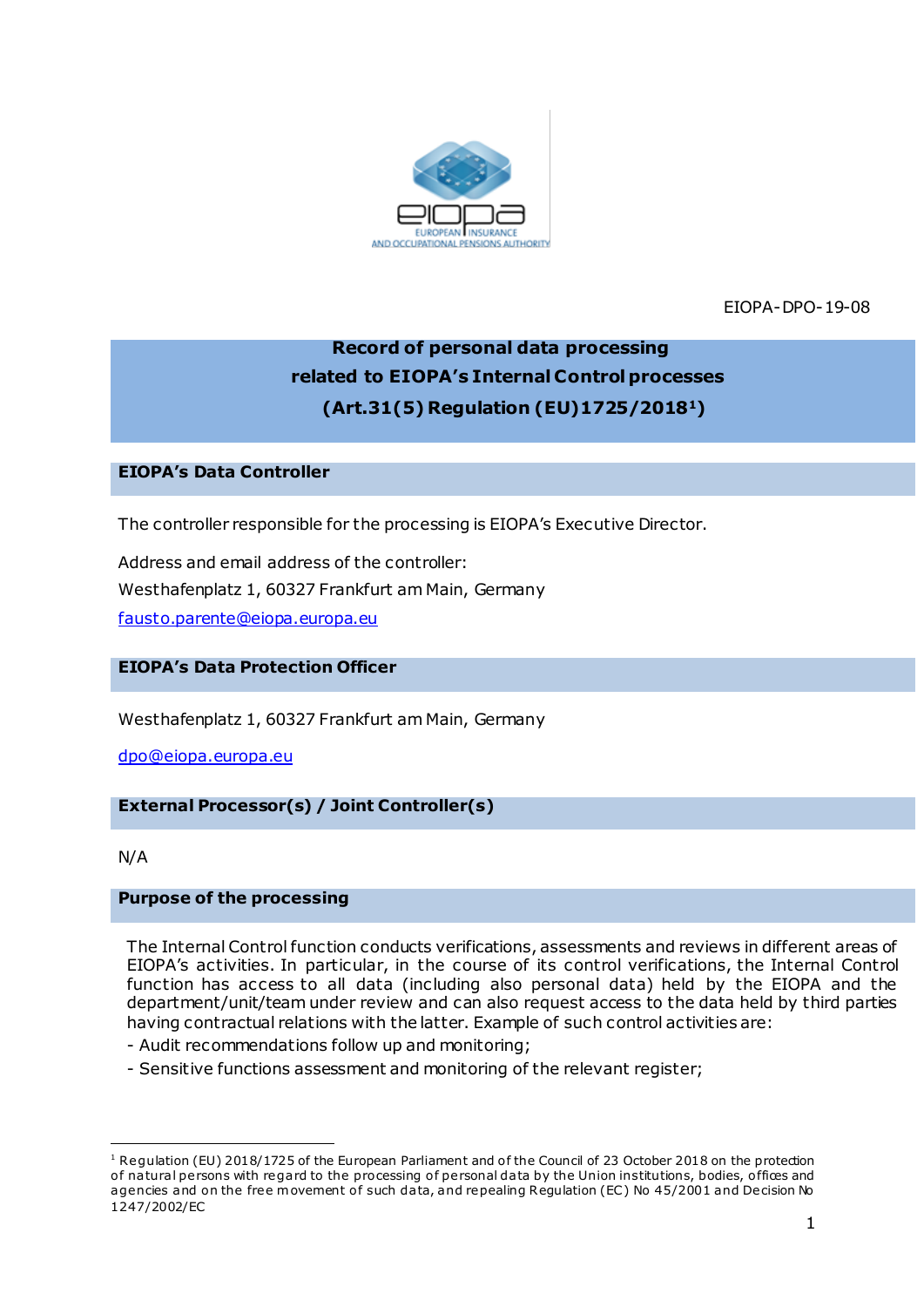- Ex-post controls of HR (e.g. recruitment campaigns, P-files, leaves,etc) and financial operations (e.g. contracts, invoices, payments, etc);

- ABAC verification of access rights;
- Exceptions reporting (e.g. examples mentioned above).

The aim of the above operations is not to check whether the information provided by the data subjects is correct but to verify if the processes have been duly followed by EIOPA.

#### **Categories of data subjects & Personal data collected**

All necessary data to efficiently conduct a control such as: • Name, • Function, • Grade, • Professional address, • Accounts, • Information coming from local IT system (ABAC) • Minutes from mission, selection committees, and other similar data depending of the nature of the action.

The processed personal data are found for example in P-files, recruitment files, Allegro, requests submitted to HR, contracts with external contractors, invoices, payrolls or bank accounts that are under verification in the context of a given exercise.

#### **Recipients of personal data**

- Internal Control Coordinator
- Internal Control Specialist
- Executive Director
- External (European Court of Auditors ECA) and Internal Auditors (IAS) of EIOPA

## **Transfer of personal data to a third country or international organisation. If so, to which ones and with which safeguards?**

No personal data are sent to a third country or an international organisation in the context of this processing activity.

#### **Retention period**

The Internal Control function is granted access to the data which is already saved in EIOPA's system-ERIS or paper files. For the purpose of each control verification, the access to a given set of data shall be granted for the period of 1 year.

#### **Technical & organisational security measures taken**

Several technical and organisational measures have been adopted in order to ensure the optimum security of the documents and personal data collected. More precisely:

- Paper copies of verified documents are kept in locked cupboards, where access can only have persons authorised on a need-to-know basis;
- Electronic files are stored in EIOPA's document management systemwith restricted access rights.

#### **Information on how to exercise data subject's rights**

Data subjects may exercise the data privacy rights provided in Articles 17 to 24 of the Regulation (EU) 1725/2018.